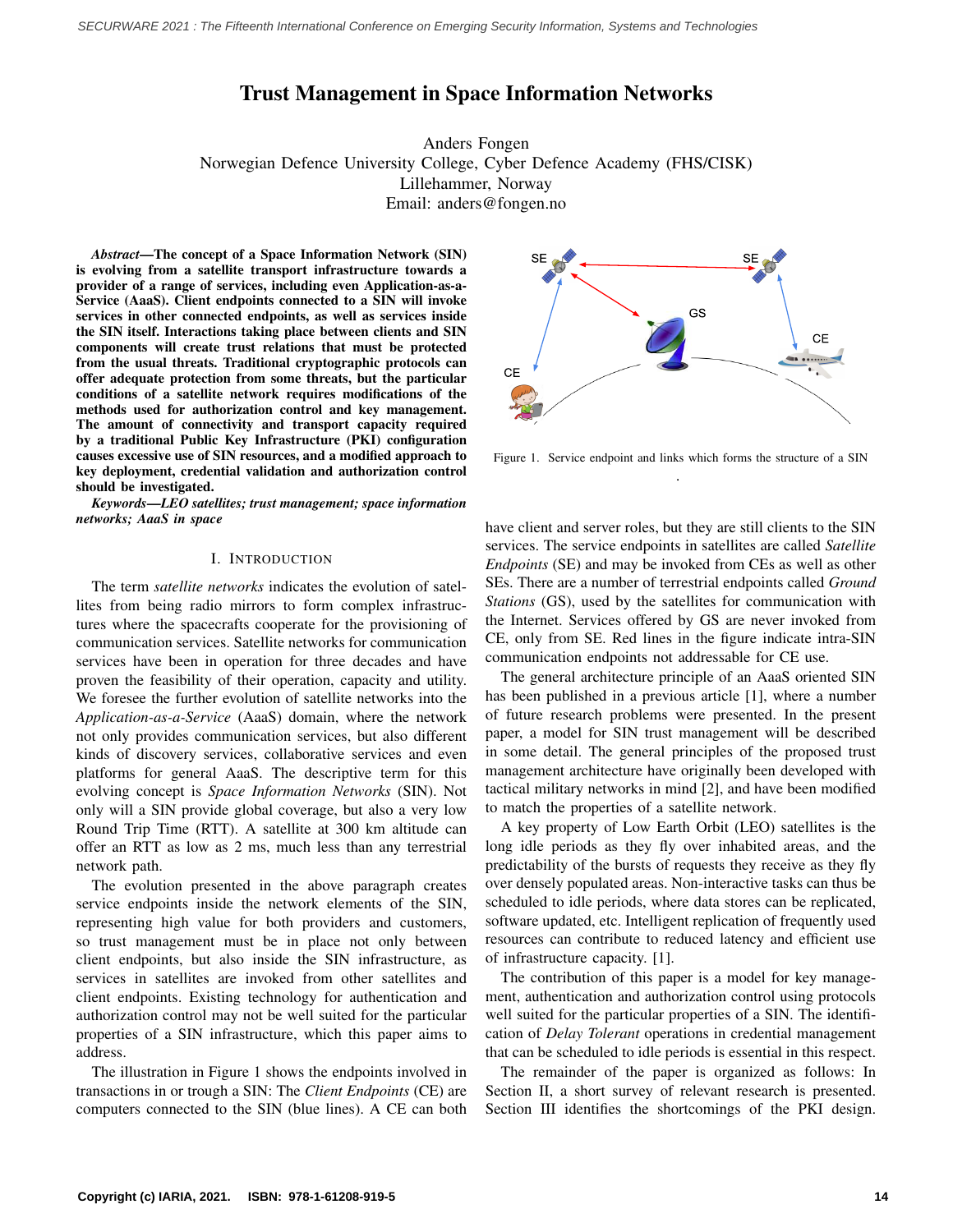Section IV presents the author's alternative to X.509, the *Identity Statement*, and how its properties better serve the purpose of trust management and protected service invocation in a SIN. Section V summarizes the arguments of this paper and identifies future research activities.

# II. RELATED RESEARCH

The term *Space Information Network* (SIN) has been used to describe networks of satellites and high altitude aircrafts (drones, balloons) with different service levels. Existing satellite networks like Iridium and the upcoming Starlink [3] offer only communication services, the latter on a very large scale and with high bandwidth. A number of authors have proposed "Cloud Computing in Space" through the addition of larger satellites with sufficient energy and computing resources for taking on these tasks [4] [5].

In order to improve the communication capacity of SIN units, lots of research has gone into the development of antennas for spatial multiplexing (Space-Division Multiple Access, SDMA), beamforming, non-orthogonal multiple access, optical communication links, etc. [6] [7]

The proposals made in this position paper will not deal with technical details in the communication technology, but rather view the SIN as a distributed system which borrows its analysis and solutions from the field of distributed computing. The author is not aware of other efforts to investigate trust management and protection mechanisms specifically for a SIN. Efforts on trust management are made in related areas, as in Mobile and Distributed Systems [2], and in the area of Internet of Things (IoT). IoT systems seem to show little interest for traditional PKI, but rather look to the use of Blockchains. In [8], Blockchains are proposed as the distribution method for tamper-proof trust variables, which are formed through consensus processes and transitive trust. Given that Blockchains have scalability problems, [9] proposes a variant called Holochain, with better scalability properties since the distribution patterns are limited.

Proposals based on Blockchain/Holochain for trust management seem to overlook the importance of the trust chain which binds the technological domain to the managerial domain through cryptographic protocols, and the complexity of the resulting *key management*. Which is why these efforts are not used as a basis for this paper.

#### III. PUBLIC KEY CRYPTO AND INFRASTRUCTURE

The reader is assumed to be familiar with the fundamental principles of public key crypto, digital signatures, cryptographic hash functions and Public Key Infrastructure (PKI). The PKI services can be divided in two categories:

1) Creation and deployment of key pairs and certificates

2) Assistance in the certificate validation process.

Operation (1) takes place for each End Entity (EE) after the existing certificate expires, while operation (2) takes place at short intervals or even every time a certificate is validated. It is the task of certificate validation which demands the

highest connectivity and network capacity, which is why it is of interest for operation in a SIN.

# *A. Certificate revocation*

The decision that a certificate should no longer be validated is called *revocation*, and is made by the Certificate Authority (CA) and announced to the community in a variety of ways. A common method is to offer an interactive service through which EE can check the revocation status of a certificate by using the *Online Certificate Status Protocol* (OCSP) protocol. Another method is to disseminate a *revocation list* of certificates that are revoked but not yet expired. Experience indicates that approx. 10% of the certificate population is revoked and represented on a revocation list [10] through entries of (typical number) 37 bytes each.

The use of revocation lists has never been a good idea, and although attempts have been made to distribute delta lists and fragmented lists, the required network capacity for their dissemination is massive [11]. Besides, revocation lists raise lots of dilemmas in situations where the dissemination fails, which is considered to be out of scope for this paper [12].

### *B. Authorization control through certificates*

Certificates facilitate the authentication phase through binding a transaction or an object to an identifier. It does not indicate the *authorization* of the corresponding entity. Authorization control involves a new set of data sources and protocols for their distribution. Although standards have been published for its interoperability, e.g., XACML [13], they are not widely used. Most vendors offer their own proprietary solution.

In order to avoid the extra cost associated with separate authorization control, many systems choose to confuse authorization with authentication, and assume any valid certificate to be a token for authorization. This is a mistake, which greatly increases the need for revocation, since any changes in the authorizations of an entity requires a certificate to be revoked and a new certificate issued.

In a *constrained network*[14], both authentication and authorization control should be done using one set of data objects and protocols. The most popular standard format for certificates, the X.509, does not lend itself well to this combination, for which reason a different data structure is proposed: The *Identity Statement* (IdS).

## IV. THE IDENTITY STATEMENT

For the purpose of authentication and authorization control in a constrained network, the protocols in use should have as few round-trips as possible with the smallest messages possible. For this purpose, the object class *Identity Statement* (IdS) has been constructed. It has many similarities with an X.509 certificate, but is simpler, and a block of named variables (name-value pairs) has been added to support Attribute Based Authorization Control (ABAC) operations. Its elements are:

- Identifier of subject, RFC-822 format address
- Public key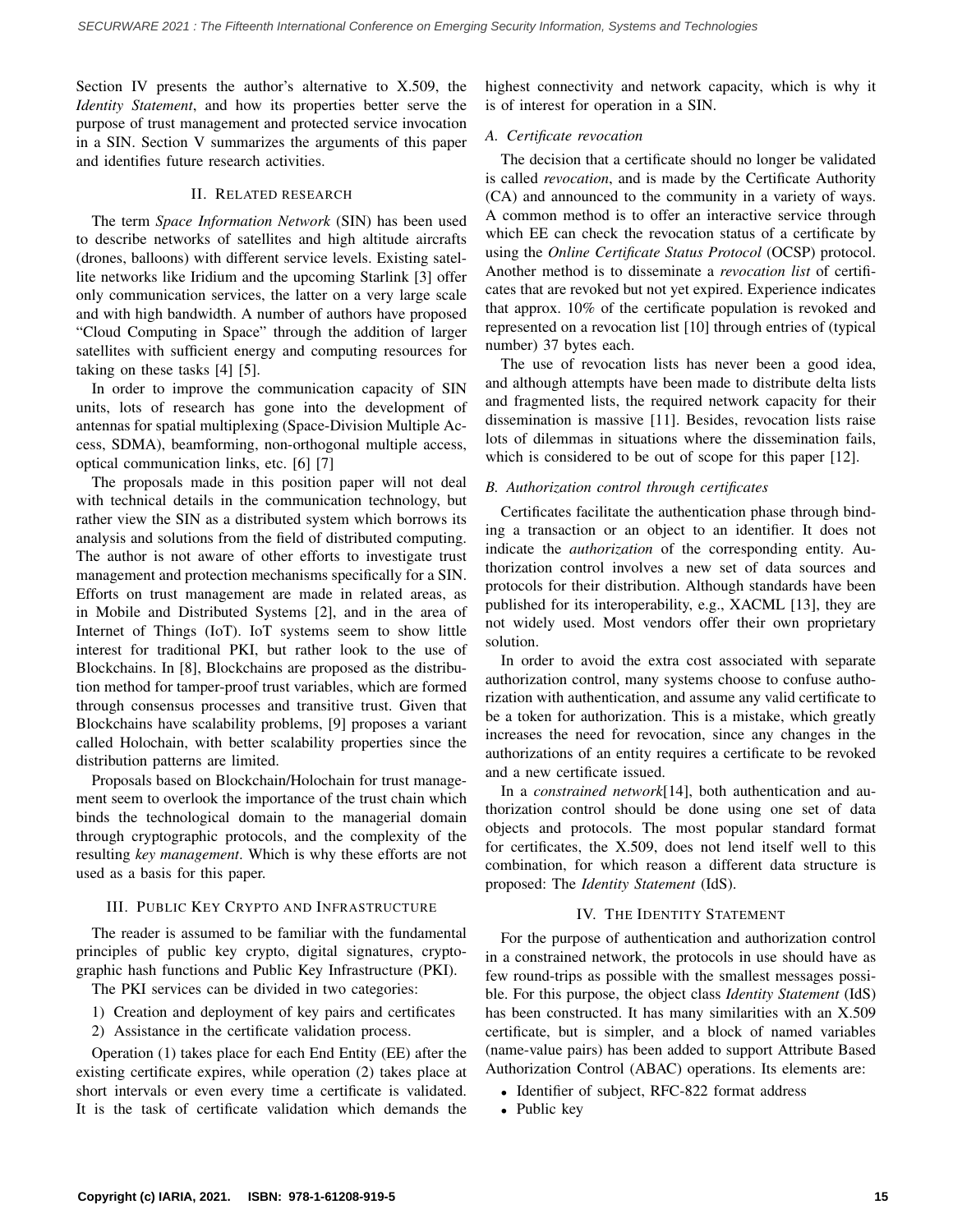- Validity period
- Authorization attributes
- Issuer's Distinguished Name (X.500 form)
- Issuer's signature
- Room for cross-CoI extensions (described later)

The public key in the IdS can be used both for signature verification (during authentication) and encryption, but not for issuing new Identity Statements. There is no *keyUsage*element, which means that keys can serve any purpose. As in a PKI, the trust chain depends on a small number of Trust Anchors, called *Identity Providers* (IdP). Their X.500 DN and digital signature are stored in each IdS and used for IdS validation. The group of clients which have the same IdP as their trust anchor is called a *Community of Interest* (CoI).

There is no revocation operation in this architecture. The IdS is irrevocably valid until it expires, before which it is reissued unless it is invalidated in the mean time. The validity time may be set so short that it matches the *revocation latency* associated with revocation list (typically a small number of hours). The dissemination of re-issued IdS takes opp much less capacity than a similar arrangement based on revocation lists.

## *A. Issuing Identity Statements*

The authority which issues Identity Statements is the Identity Provider (IdP). The structure of the issuing service is shown in Figure 2. The IdP keeps all EE information in a database (possibly gets it from a traditional PKI) and provides signed IdS at anyone' request through a simple HTTP interface. The IdS is a public object so no caller privileges is needed. The public key of the IdP must be installed and trusted by every EE in order for them to validate an IdS.

If the IdP receives an IdS issued by a different IdP, the IdP will issue a *Guest Identity Statement* with the same content and a selection of its authorization attributes, based on a *trust relation* between the two IdPs. This is a way for guest clients from a different CoI to invoke services in this domain. This approach to cross-CoI validation is vastly more efficient and secure than the cross-certificate approach proposed by the traditional PKI.

#### *B. Dissemination of re-issued Identity Statements*

An endpoint (CE or SE) must possess a valid IdS of the corresponding party in order to validate an authentication request, cf. Section IV-C. Normally, it would be the responsibility of the requesting part to enclose a valid IdS with the request message, but several other communication patterns are possible. The validating party may store the IdS from earlier transactions, or may request it directly from the IdP service point.

Please keep in mind that all authentication operations should be *mutual*, i.e., both parties authenticate to the other, and both must have a valid IdS representing the other party at the time of authentication.

Since IdS are never revoked, sound practice for the IdP is to give them a short expiration time and renew them



Figure 2. The functional components of trust management. The IdP serves one single CoI. Keys are issued by a PKI, attributes by the IdP.

on demand. Anyone possessing an IdS will know the time for its expiration and can plan a suitable moment for its renewal. For this reason, the dissemination may be regarded as a *delay tolerant operation*, which takes place in a relaxed manner when the satellites are in a favorable position for the operation. The satellite can receive the IdS when it is directly communicating with a Ground Station (GS), and pass it on to the CE later when it is within range. In this way, the delay tolerant properties of the operation may allow for the satellite to be used as a *courier* rather than consuming infrastructure capacity.

For an IdS which represents the service endpoint in a satellite, the problem is simple. As the expiration time for the existing IdS is due, the satellite requests a new from the next GS in range.

For CEs, the courier approach raises interesting questions: (1) which satellite(s) should be chosen for the courier task, and (2) when is the CE in operation and ready to receive the IdS? The following observations apply for the analysis of possible solutions:

- 1) The CE has only one connection point, which is a satellite. The IdS may as well be stored in the satellite as in the terrestrial endpoint. Besides, the satellite has a shorter path to the IdP and higher communication capacity. The IdS will be a part of the client state during handover to trailing satellites before being discarded. A complicating factor for this arrangement to work is that the SE need to engage in the authentication protocol and inject the IdS into the message stream when needed.
- 2) If the CE is authenticating with an Internet endpoint, the other endpoint has the most network capacity to its disposal. It may as well acquire the IdS for the CE by itself, and cache it for subsequent invocations.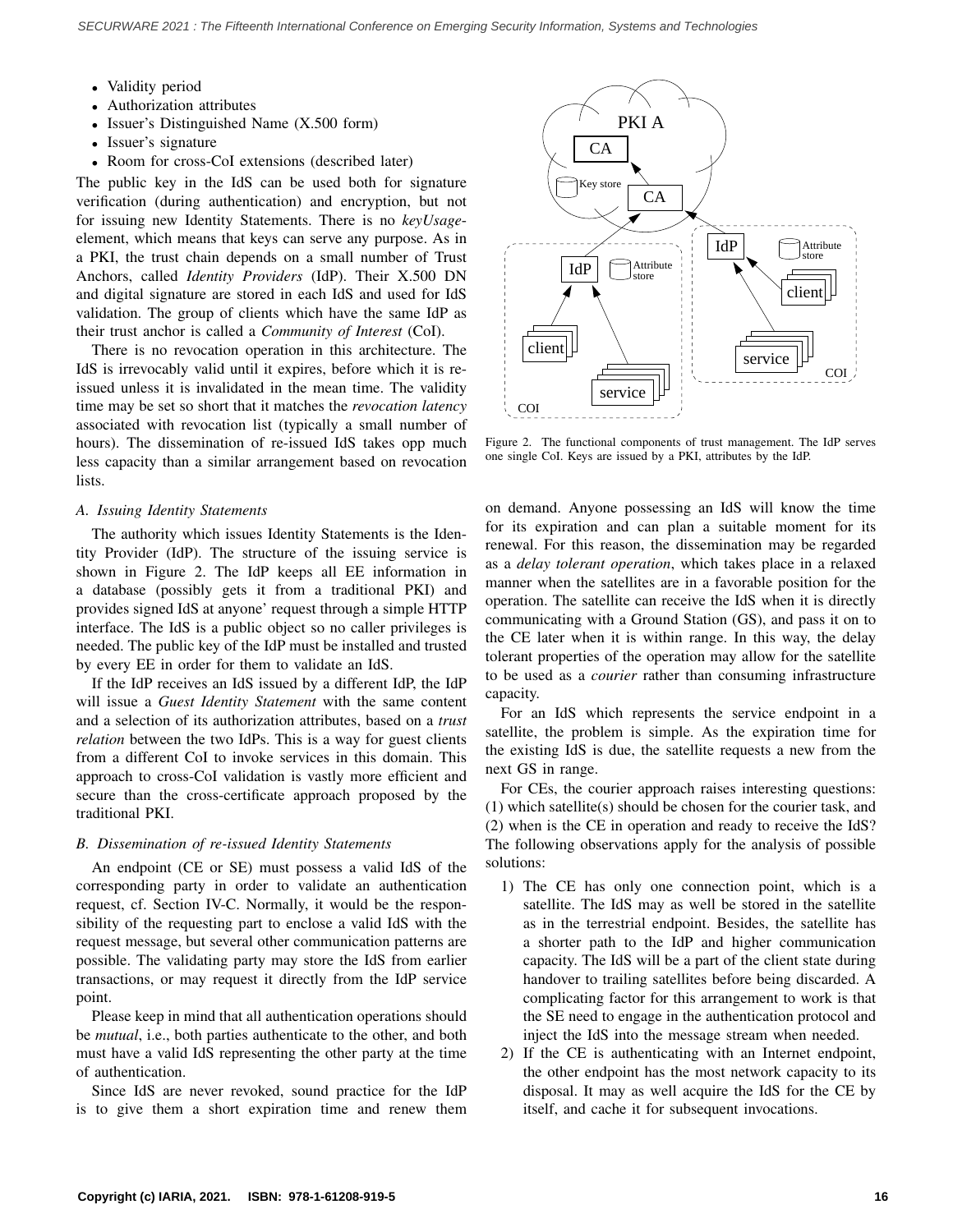

Figure 3. Trust management protocols for IdS issue and service invocation in a cross-CoI environment.

3) The IdS could be replicated on a subset of satellites, so that the CE may connect to one of them within a given time period (e.g., 60 minutes) to find a renewed IdS. With a handover frequency of 10 minutes (typical number) at least every 6th satellite passing over the CE should be able to offer the IdS. This fraction can be lower if the location of the CE is known or guessed, and the validity period of the IdS is less than a full orbital period. One can also take advantage of the fact that a southbound satellite pass will be northbound 12 hours later. There is a trade-off between the number of satellites involved and the operating demands on the CE, e.g., if the CE always has to be connected to the SIN.

As a fallback option, the endpoint may invoke the communication service to obtain an IdS from the IdP service point. Under the proposed scheme for IdS dissemination, this service is likely to be the choice when the CE computer is started and used immediately, if it cannot wait for the next pass of a courier satellite.

#### *C. Invoking services with IdS*

The protocol for invoking a service should provide mutual trust establishment through a minimum number of messages. In the simplest scenario, the requester/client will send its IdS together with the request message and a nonce, signed by its private key. The responder/server will validate the IdS, verify the signature and execute the service. The response message will include the server's IdS and the service response and the nonce, encrypted with the client's public key and signed with server's private key.

Figure 3 illustrates a *cross-CoI* service invocation, which involves IdS issued by two IdPs, a guest IdS for client X issued by  $IdP_b$ , a cross-CoI  $(IdS_b)_a$  for  $IdP_b$  issued by  $IdP_a$ for validation of the server's IdS by the client. Apart from these extra data elements, the cross-CoI invocation remains essentially similar to the base case, and there is no need for revocation status from foreign CoIs, which would otherwise complicate the validation of the guest IdS. The initial invocation of the IdP services and the enclosure of IdS in the service invocation messages are not strictly necessary since they may be cached in the parties from preceding operations.

# V. CONCLUSION

This paper describes the trust management components of an ongoing effort to outline the design of a Space Information Network with application service capabilities (AaaS). Its main focus is to preserve low latency through prudent protocols and data structures, as well as room for any number of credentialissuing authorities (called *Identity Providers*, IdP).

Why is the proposed trust management essential for the SIN operation? Because it allows cross-CoI service invocations to take place in a minimum of round trips and with minimal message size, allowing the SIN to offer services with unprecedented low latency, which is the most important motivating property for its design.

Other revocation free schemes could possibly work, like replacing the short-lived IdS with a combination of X.509 certificates and an OCSP response message which attests the validity of the certificate for a short period of time. This approach does not, however, lend itself well to the inclusion of authorization information in the trust protocols. Besides, the validation of an X.509 certificate involves a large number of poorly understood variables, which is often seen to create errors, ambiguities and interoperability problems.

Issuing and dissemination of IdS remains an unsolved problem though, which should take place in a *delay tolerant* manner to exploit the frequent idle period of satellites as they fly over inhabited areas. A simulation model is under construction for the study of possible solutions.

#### **REFERENCES**

- [1] A. Fongen, "Application services in space information networks," in *CYBER 2021*. Barcelona, Spain: IARIA, Oct 2021, pp. 113–117.
- [2] ——, "Federated identity management in a tactical multi-domain network," *Int. Journal on Advances in Systems and Measurements*, vol. Vol.4, no 3&4, pp. 157–167, 2011.
- [3] "Starlink web site," https://www.starlink.com/, [Online; accessed 19- Oct-2021].
- [4] S. Briatore, N. Garzaniti, and A. Golkar, "Towards the internet for space: Bringing cloud computing to space systems," in *36th International Communications Satellite Systems Conference (ICSSC 2018)*, 2018, pp.  $1 - 5$ .
- [5] S. Cao *et al.*, "Space-based cloud-fog computing architecture and its applications," in *2019 IEEE World Congress on Services (SERVICES)*, vol. 2642-939X, 2019, pp. 166–171.
- [6] X. Zhang, L. Zhu, T. Li, Y. Xia, and W. Zhuang, "Multiple-user transmission in space information networks: Architecture and key techniques," *IEEE Wireless Communications*, vol. 26, no. 2, pp. 17–23, 2019.
- [7] Y. Su *et al.*, "Broadband leo satellite communications: Architectures and key technologies," *IEEE Wireless Communications*, vol. 26, no. 2, pp. 55–61, 2019.
- [8] A. Lahbib, K. Toumi, A. Laouiti, A. Laube, and S. Martin, "Blockchain based trust management mechanism for iot," in *2019 IEEE Wireless Communications and Networking Conference (WCNC)*, 2019, pp. 1–8.
- [9] R. T. Frahat, M. M. Monowar, and S. M. Buhari, "Secure and scalable trust management model for iot p2p network," in *2019 2nd International Conference on Computer Applications Information Security (ICCAIS)*, 2019, pp. 1–6.
- [10] S. Berkovits, S. Chokhani, J. Furlong, J. Geiter, and J. Guild, "Public key infrastructure study: Final report," *Produced by MITRE Corporation for NIST*, April 1995.
- [11] A. Fongen, "Optimization of a public key infrastructure," in *IEEE MILCOM*, Baltimore, MD, USA, Nov 2011, pp. 1440–1447.